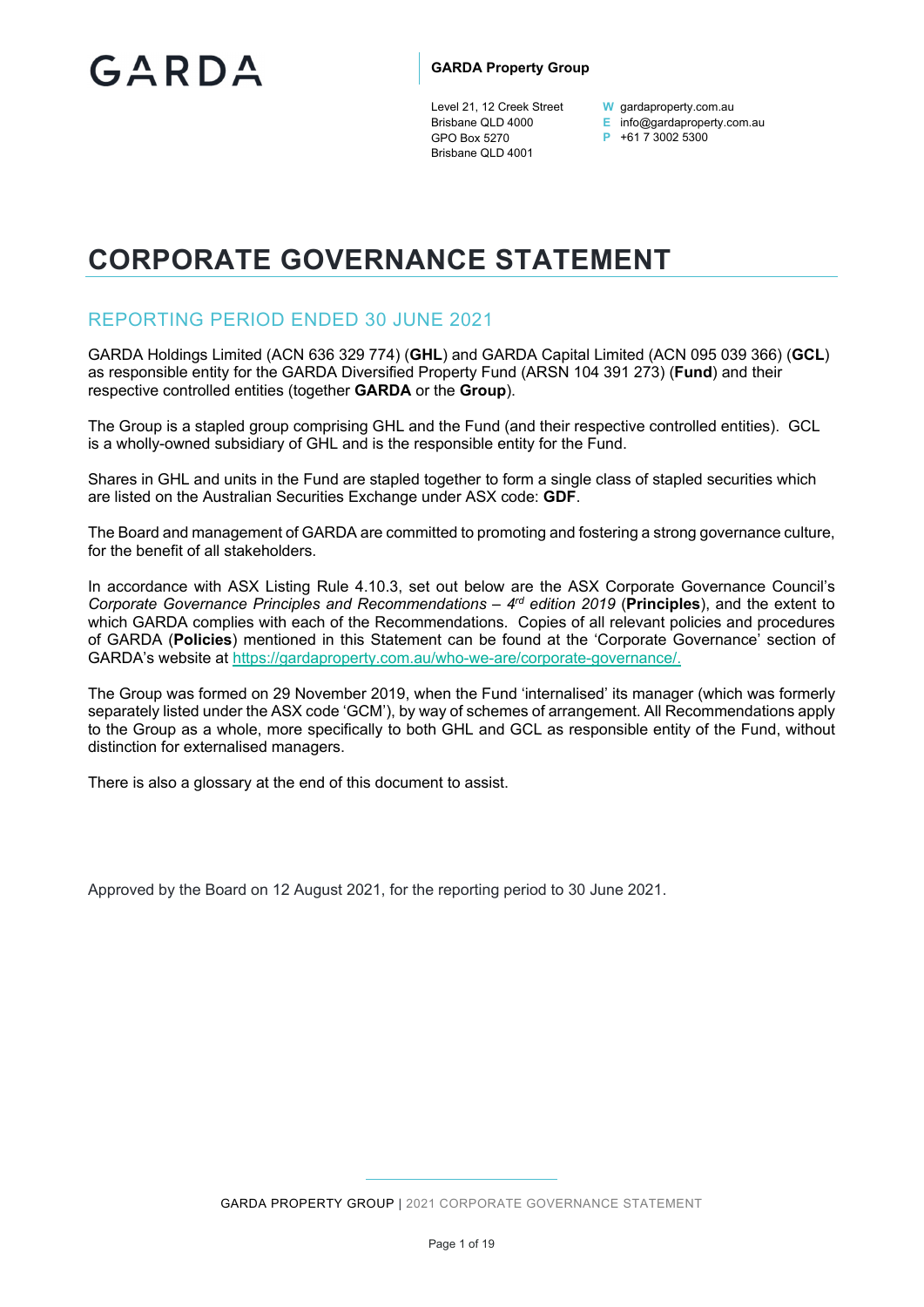# PRINCIPLE 1: LAY SOLID FOUNDATIONS FOR MANAGEMENT AND OVERSIGHT

# Recommendation 1.1

*The listed entity should have and disclose a board charter setting out:* 

- *a. the respective roles and responsibilities of its board and management; and*
- *b. those matters expressly reserved to the board and those delegated to management.*

The Constitution of GHL and the Corporations Act sets out the duties and responsibilities of the Board. It is the responsibility of the Board to ensure those duties and responsibilities are met.

| <b>Name</b>                                        | Independent?                                                                          | <b>Nomination and</b><br><b>Remuneration Committee</b> | <b>Audit and Risk</b><br><b>Committee</b> | <b>Disclosure</b><br><b>Committee</b> |
|----------------------------------------------------|---------------------------------------------------------------------------------------|--------------------------------------------------------|-------------------------------------------|---------------------------------------|
| <b>Mr Matthew Madsen</b><br>(Since September 2011) | $No - Factorive$<br>Chairman (since<br>February 2017) and<br><b>Managing Director</b> | No, but may attend by<br>invitation                    | No, but may attend<br>by invitation       | Yes                                   |
| <b>Mr Mark Hallett</b><br>(Since January 2011)     | No - Executive<br><b>Director</b>                                                     | No, but may attend by<br>invitation                    | No, but may attend<br>by invitation       | No                                    |
| Mr Philip Lee<br>(Since May 2015)                  | No - Non-executive<br><b>Director</b>                                                 | Yes - attended 4 of 4<br>meetings                      | Yes - attended 2 of 2<br>meetings         | No                                    |
| <b>Mr Paul Leitch</b><br>(Since March 2020)        | Yes                                                                                   | Chair – attended 4 of 4<br>meetings                    | Yes – attended 2 of 2<br>meetings         | No                                    |
| <b>Mr Morgan Parker</b><br>(Since December 2018)   | Yes                                                                                   | Yes - attended 4 of<br>4 meetings                      | Chair - attended 2 of<br>2 meetings       | No                                    |
| <b>Mr Andrew Thornton</b><br>(Since March 2020)    | No - Non-executive<br><b>Director</b>                                                 | $Yes - attended 4 of 4$<br>meetings                    | Yes – attended 2 of 2<br>meetings         | No                                    |

The boards of GHL and each of its subsidiaries (including GCL) are identical, and comprise:

The Board meets regularly (usually monthly) and considers critical compliance and risk management issues as they arise. The Board ensures that the best interests of Securityholders are taken into account. This involves monitoring the decisions and actions of the Managing Director and his management team, who are responsible for day-to-day management.

The Board retains overall responsibility for management. There is a distinct separation between executive management and the Board. The qualifications and experience of the key members of executive management are set out in the Directors' Report of the GARDA Annual Report. The Board monitors governance and performance through various committees established by it (and described further below).

The Board has formalised its roles and responsibilities in a Board Charter. The Board Charter sets out the roles and responsibilities of each of the Board positions, as well as the framework for delegating its authority to management and others. The Board Charter states that the Board should consist of a majority of nonexecutive directors, and that the chairperson of the Board (Chair) should be an independent non-executive director. The Board currently consists of two executive and four non-executive directors (Mr Parker and Mr Leitch also being 'independent') and has an executive Chairman. The Board periodically reviews and evaluates its own performance, the performance of individual directors and that of the senior executives against both measurable and qualitative indicators.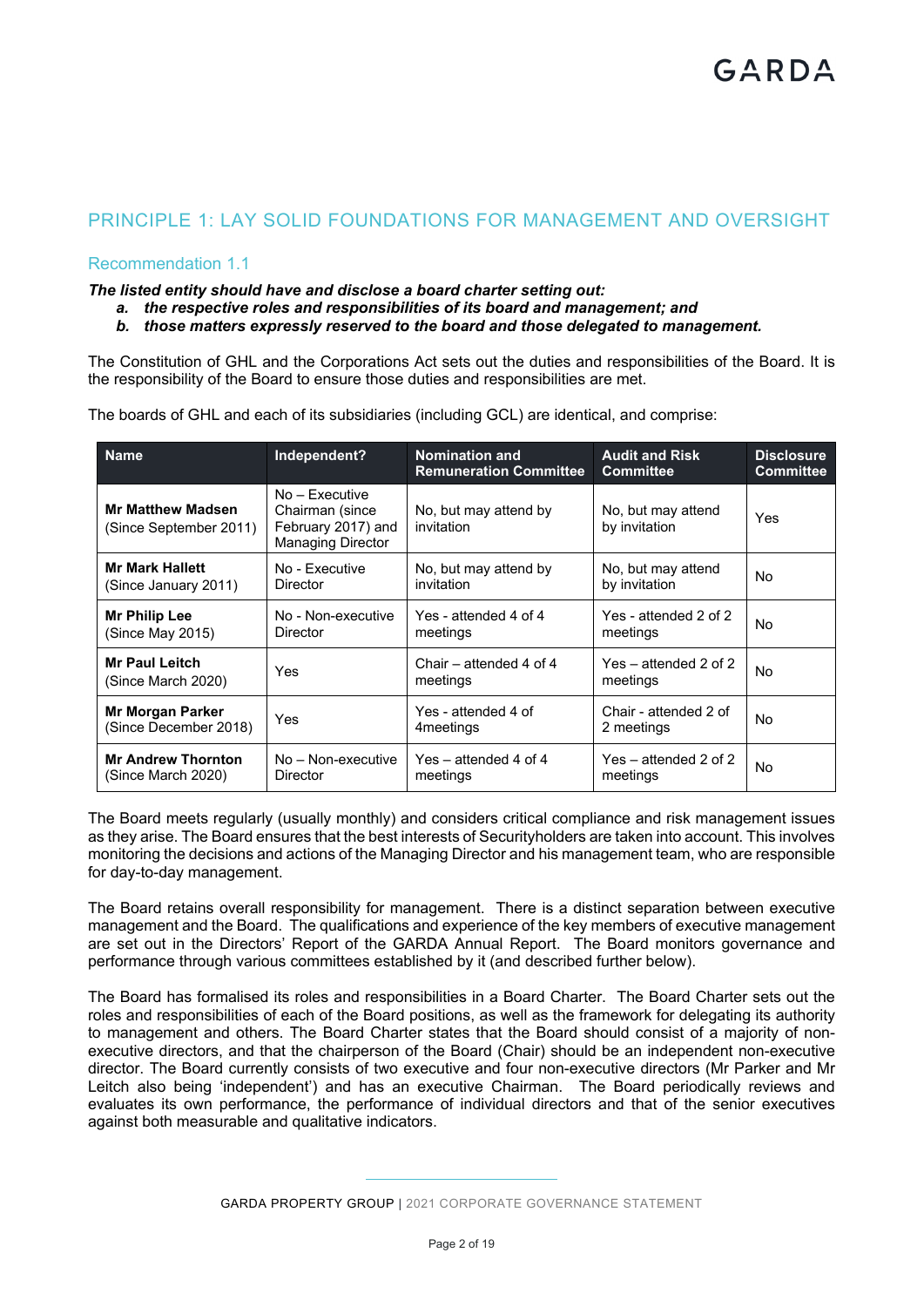The Board has formed certain committees and delegated various responsibilities to them. These committees are discussed in further detail below. The Board also oversees the external compliance officer.

The Board approves the values of GARDA and the Code of Conduct. The Board ensures that it receives relevant information, and whenever required, challenges and holds management to account.

The Board Charter, and charters of the committees, are available at https://gardaproperty.com.au/who-weare/corporate-governance/.

# Recommendation 1.2

#### *A listed entity should:*

- *a. undertake appropriate checks before appointing a director or senior executive or putting someone forward for election as a director; and*
- *b. provide security holders with all material information in its possession relevant to a decision on whether or not to elect or re-elect a director.*

Before formally appointing a Director to the Board or a senior executive, appropriate background checks as required by law are undertaken, through the external compliance function.

The election or re-election of Directors is made at the annual general meeting, and material information is provided in the notices of meetings for Securityholders to consider.

#### Recommendation 1.3

#### *A listed entity should have a written agreement with each director and senior executive setting out the terms of their appointment.*

All Directors and senior executives of GARDA have agreements setting out the material terms of their appointment, on industry-standard terms and conditions. GARDA updates its engagement contracts from time-to-time.

#### Recommendation 1.4

## *The company secretary of a listed entity should be accountable directly to the board, through the chair, on all matters to do with the proper functioning of the board*.

The Company Secretary is accountable directly to the Board (through the Chair) on all matters to do with the proper functioning of the Board.

## Recommendation 1.5

## *A listed entity should:*

- *a. have and disclose a diversity policy;*
- *b. through its board or a committee of the board, set measurable objectives for achieving gender diversity in the composition of its board, senior executives and workforce generally; and*
- *c. disclose in relation to each reporting period:* 
	- *(1) the measurable objectives set for that period to achieve gender diversity;*
	- *(2) the entity's progress towards achieving those objectives; and*
	- *(3) either:* 
		- *A. the respective proportions of men and women on the board, in senior executive positions and across the whole workforce (including how the entity has defined "senior executive" for these purposes); or*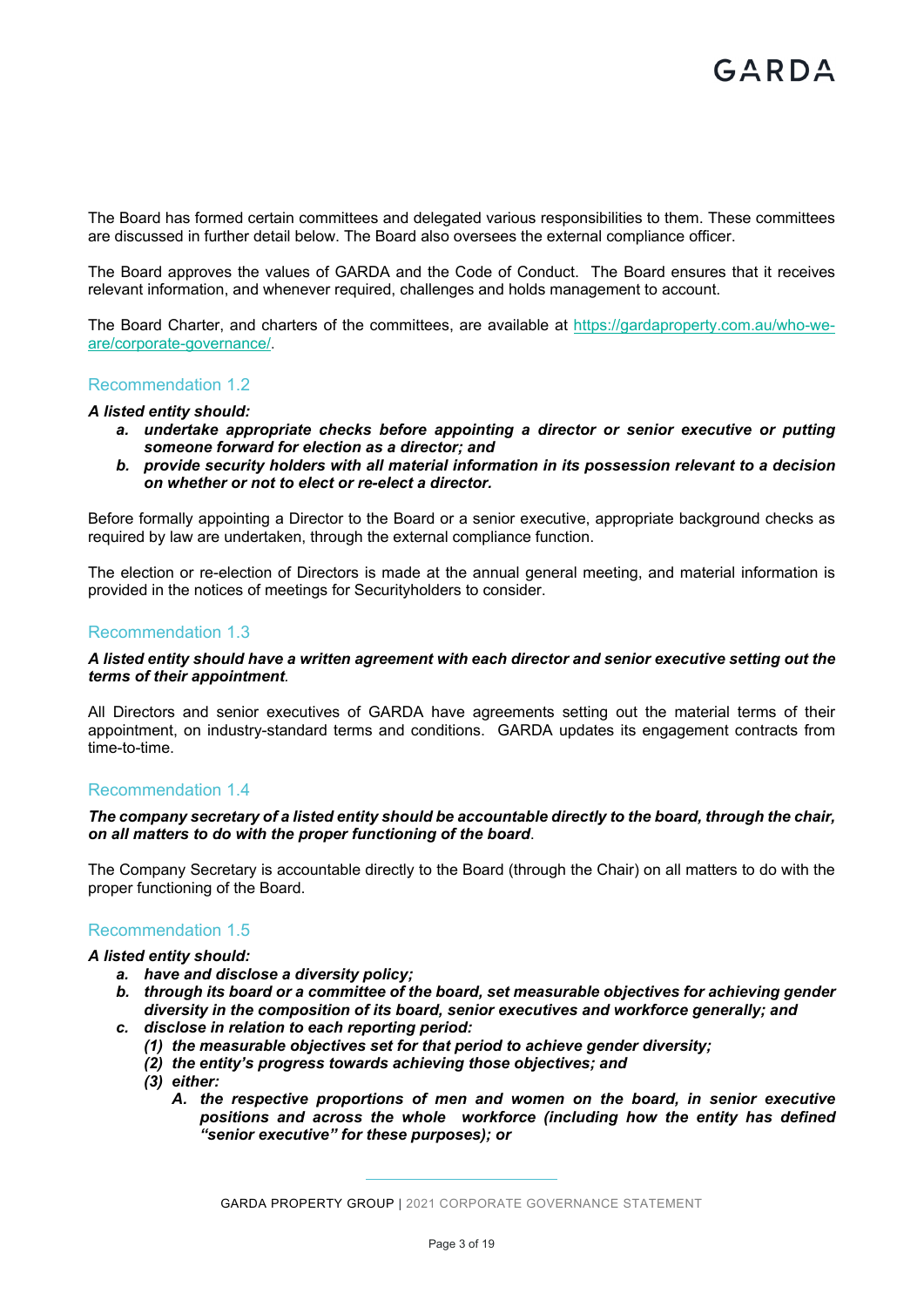## *B. if the entity is a 'relevant employer' under the Workplace Gender Equality Act, the entity's most recent 'Gender Equality Indicators', as defined in and published under that Act.*

While GARDA takes account of gender and broader diversity issues in its dealings, it has relatively few employees and its size does not presently warrant a formal diversity policy or targets.

GARDA is not a 'relevant employer' under the Workplace Gender Equality Act.

# Recommendation 1.6

#### *A listed entity should:*

- *a. have and disclose a process for periodically evaluating the performance of the board, its committees and individual directors; and*
- *b. disclose, for each reporting period, whether a performance evaluation has been undertaken in accordance with that process during or in respect of that period.*

In accordance with the Board Charter, the performance of the Board is evaluated periodically in a manner determined by the Chair, against both measurable and qualitative indicators. Each committee also reviews its performance on an annual basis. The Board commenced an internal review in June 2021 following an extensive strategy and review exercise in September 2020.

The Board Charter is available at https://gardaproperty.com.au/who-we-are/corporate-governance/.

# Recommendation 1.7

#### *A listed entity should:*

- *a. have and disclose a process for evaluating the performance of its senior executives at least once every reporting period; and*
- *b. disclose, for each reporting period whether a performance evaluation has been undertaken in accordance with that process during or in respect of that period.*

Senior executives of GARDA are accountable to the Managing Director, and ultimately the Board. The nonexecutive Directors have input into the remuneration and performance goals of the key executives of GARDA as part of the Nomination and Remuneration Committee, after recommendations are made by the Managing Director.

The Managing Director undertook a review of the performance of the senior executives in late 2020, and this was discussed with the Board in February 2021. The Nomination and Remuneration Committee are currently in the process of reviewing executive roles and key performance indicators.

The Nomination and Remuneration Committee Charter is available at https://gardaproperty.com.au/who-weare/corporate-governance/.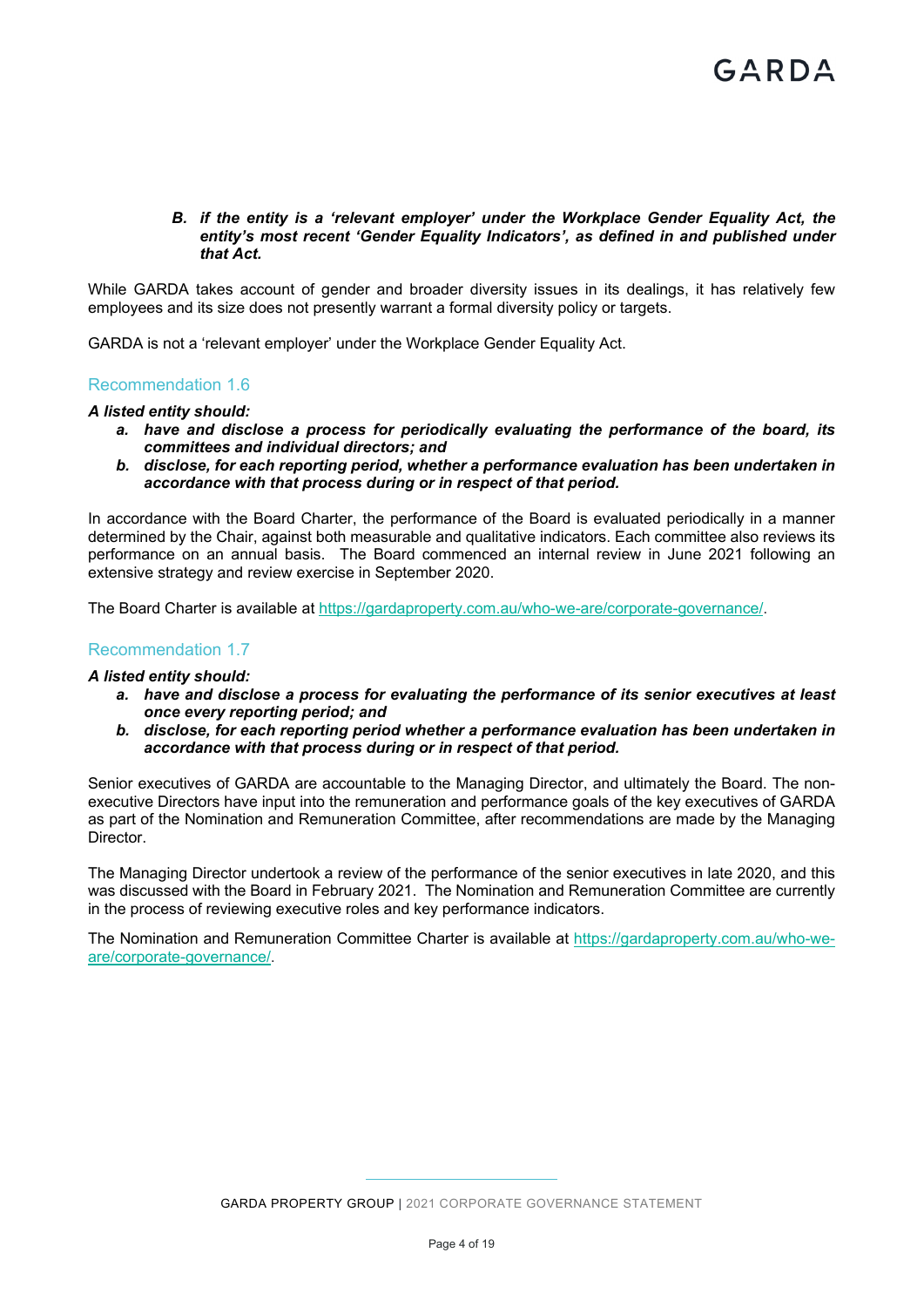# PRINCIPLE 2: STRUCTURE THE BOARD TO BE EFFECTIVE AND ADD VALUE

# Recommendation 2.1

# *The board of a listed entity should:*

- *a. have a nomination committee which:* 
	- *(1) has at least three members, a majority of whom are independent directors; and*
	- *(2) is chaired by an independent director,*

*and disclose:* 

- *(3) the charter of the committee;*
- *(4) the members of the committee; and*
- *(5) as at the end of each reporting period, the number of times the committee met throughout the period and the individual attendances of the members at those meetings.*

GARDA has a Nomination and Remuneration Committee, which should only comprise of non-executive directors, with at least three members. Mr Leitch chairs the Nomination and Remuneration Committee, with Mr Lee, Mr Parker and Mr Thornton also serving as members. Accordingly, the Nomination and Remuneration Committee is comprised of two non-executive members and two 'independent' members, with an independent chair (see the discussion at Recommendations 2.3 and 2.4 on independence and judgement).

The chair of the Nomination and Remuneration Committee reports deliberations and findings back to the next meeting of the full Board. It has met four times during the Reporting Period, all eligible members attending, and meets as frequently as required to undertake its role effectively.

The Nomination and Remuneration Committee aims to ensure that remuneration and incentive schemes of the Group are appropriate given both the short- and long-term objectives of GARDA. The committee approves the annual remuneration report and liaises with the Audit and Risk Committee. It may delegate and has full access to management and advisors as it considers appropriate.

This committee operates under a Nomination and Remuneration Committee Charter, which sets out the authority delegated to the Nomination and Remuneration Committee. This committee assists the Board to fulfil its obligations by dealing with:

- Board succession planning;
- Managing Director or Chief Executive Officer succession planning;
- induction and professional development of Directors:
- evaluation of Board and key management candidates;
- remuneration structures and employee benefits; and
- recruitment and evaluation generally.

The Nomination and Remuneration Committee Charter is available at https://gardaproperty.com.au/who-weare/corporate-governance/.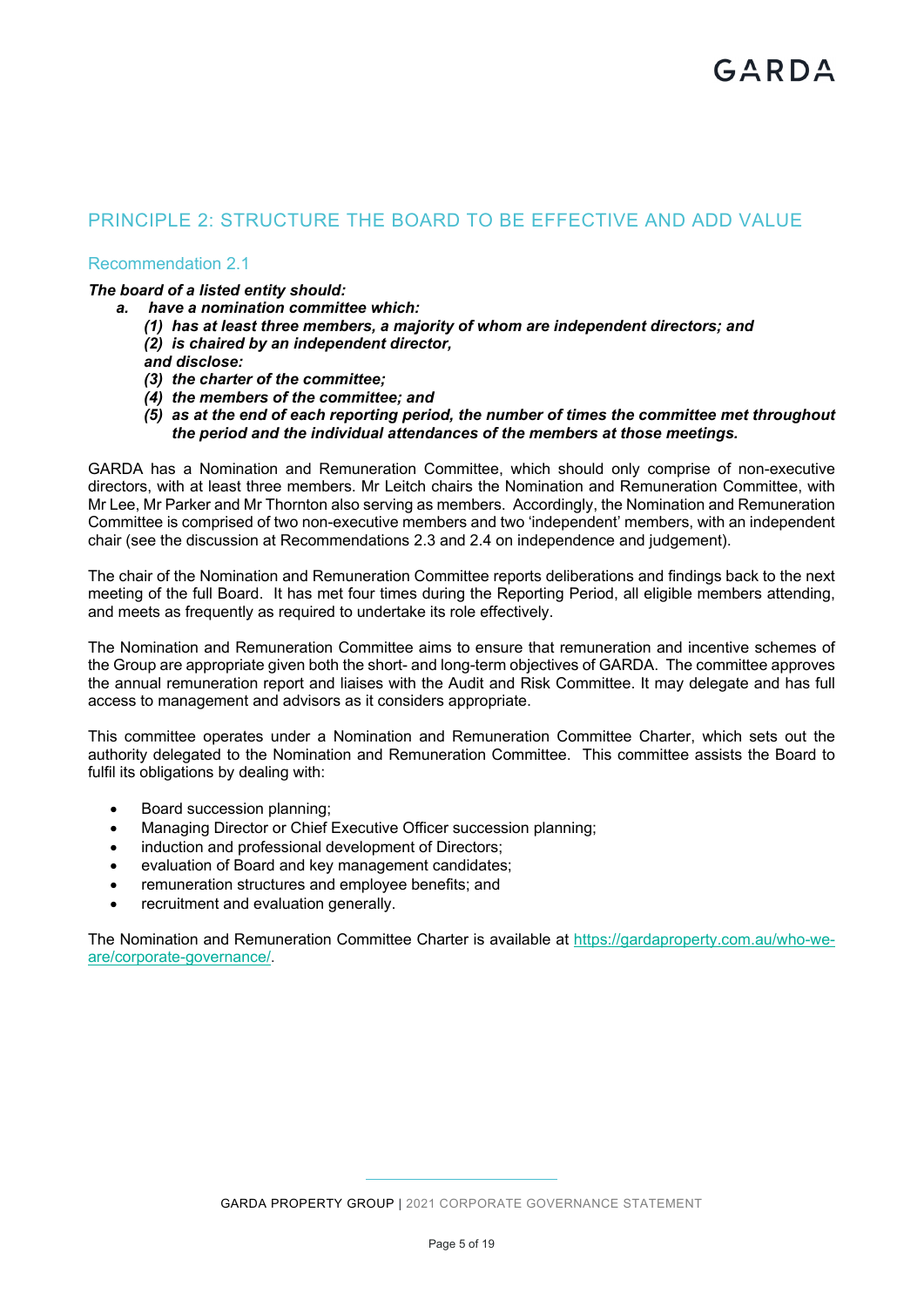# Recommendation 2.2

## *A listed entity should have and disclose a board skills matrix setting out the mix of skills that the board currently has or is looking to achieve in its membership.*

The Board has an internal board skills matrix, which was reviewed by the Nomination and Remuneration Committee in August 2020 following the appointment of Mr Leitch and Mr Thornton earlier in the year. As a Board, the Directors have a wide range of professional skills with particular experience in property and funds management, investment management and governance which are seen as the appropriate mix of skills required for their role as Directors of GARDA.

#### Recommendation 2.3

#### *A listed entity should disclose:*

- *a. the names of the directors considered by the board to be independent directors;*
- *b. if a director has an interest, position or relationship of the type described in Box 2.3 but the board is of the opinion that it does not compromise the independence of the director, the nature of the interest, position or relationship in question and an explanation of why the board is of that opinion; and*
- *c. the length of service of each director.*

See the table at Recommendation 1.1.

The Directors must act in the best interests of Securityholders generally. In determining the independence of its Directors, the Board has had regard to the guidelines provided by the Council in Principle 2.

Mr Parker and Mr Leitch are 'independent' Directors.

Mr Philip Lee is a non-executive Director. Mr Lee holds a non-material stake in GDF through associated entities, as disclosed to the ASX. He is not considered to be 'independent' according to the Principles, but the Board considers that his relationships do not interfere with his ability to give independent judgement to issues before the Board.

Mr Madsen, Mr Hallett and Mr Thornton are not considered 'independent'.

The Board have mechanisms to identify and consider potential conflicts. Directors may take independent professional advice, at the expense of GARDA.

#### Recommendation 2.4

#### *A majority of the board of a listed entity should be independent directors.*

See the table at Recommendation 1.1.

It is the GARDA Property Group's policy that the majority of the Board should be non-executive directors. The Board now comprises four non-executive directors (two of whom are 'independent'), and two executive directors.

The Board considers that the relationship of Mr Philip Lee does not interfere with his ability to give independent judgement to issues before the Board. The Board considers that the composition to be appropriate given the skills and knowledge of the Board, and the current size and business of GARDA.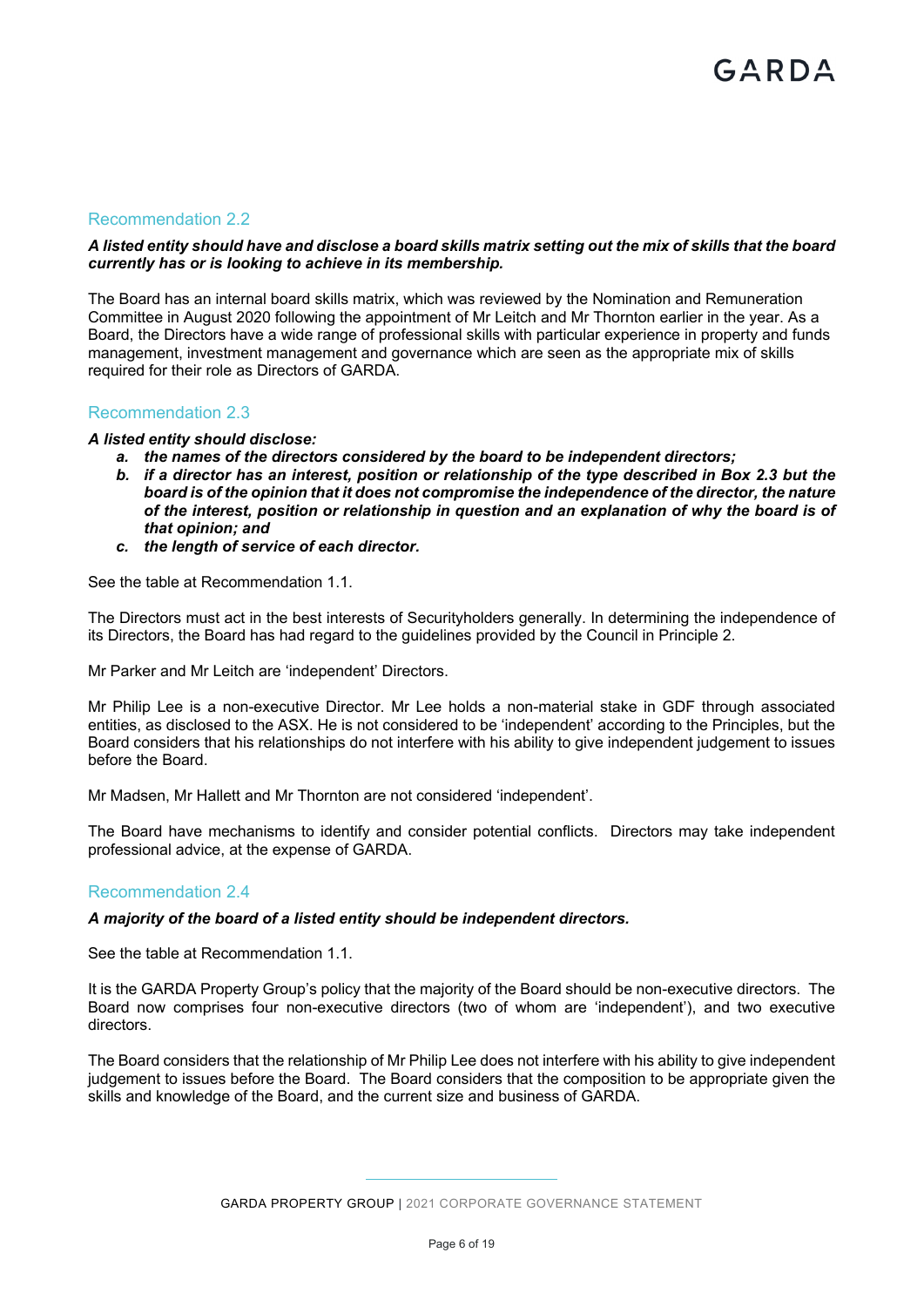# Recommendation 2.5

## *The chair of the board of a listed entity should be an independent director and, in particular, should not be the same person as the CEO of the entity.*

Mr Matthew Madsen is the Executive Chairman, and also the Managing Director, with ultimate day-to-day executive responsibility, who reports to the Board separately in that capacity. The Board considers that Mr Madsen's relationships do not interfere with his skills and ability to give impartial consideration and judgement in his role as Chairman.

#### Recommendation 2.6

#### *A listed entity should have a program for inducting new directors and for periodically reviewing whether there is a need for existing directors to undertake professional development to maintain the skills and knowledge needed to perform their role as directors effectively.*

All Directors appointed receive an induction training program which includes information on GARDA's values, Code of Conduct and Trading Policy, as well as the compliance program of GARDA.

Ongoing training for the Directors includes site visits to familiarise themselves with the Fund's properties, making available professional education programs to enhance skills and knowledge reviewed periodically, and the Board as a whole and each Committee receive presentations on key legal, accounting and commercial developments impacting the business of GARDA.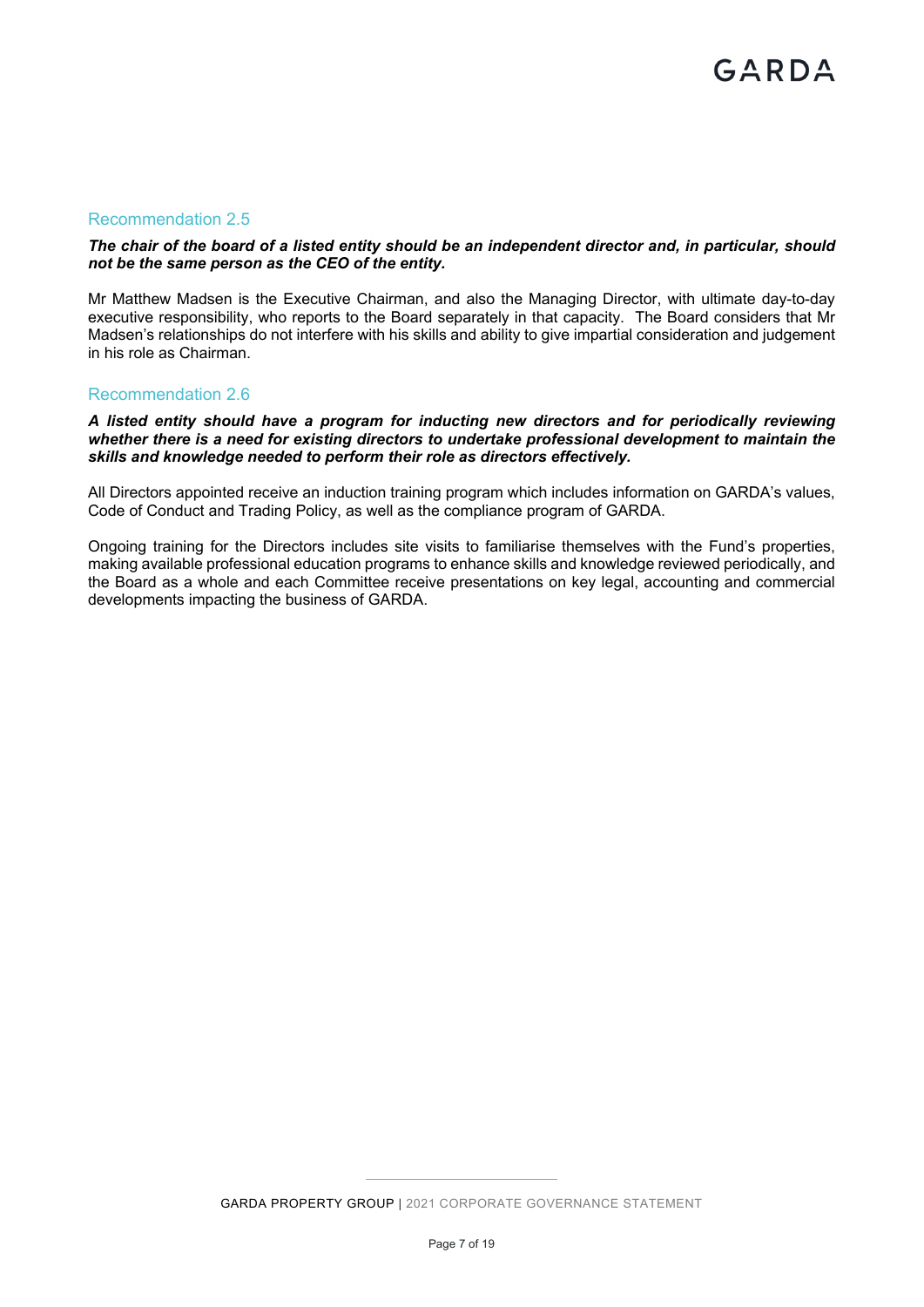# PRINCIPLE 3: INSTIL A CULTURE OF ACTING LAWFULLY, ETHICALLY AND RESPONSIBLY

# Recommendation 3.1

# *A listed entity should articulate and disclose its values.*

GARDA's objective is to deliver enduring value to Securityholders through our expertise in real estate, and embraces 'family values' in everything we do.

This is inherent in the way GARDA treats its customers, staff, suppliers and key stakeholders, and our core principle of being a long-term owner. We look after our own and treat others fairly and decently.

# Recommendation 3.2

# *A listed entity should:*

*a. have and disclose a code of conduct for its directors, senior executives and employees; and b. ensure that the board or a committee of the board is informed of any material breaches of that code.* 

Each Director and employee involved in the management or operation of GARDA has agreed to comply with the Code of Conduct.

The Code of Conduct is a statement of commitment to honesty and integrity in the dealings of the GARDA Group, including where acting as Responsible Entity. It sets our core values, commitments and moral standards, and applies to the Board, management and employees of the Group, as well as extending to persons who act on behalf of the Responsible Entities.

The Code of Conduct sets guidelines and reinforces our commitment to dealing with many important business aspects and in our dealings, including:

- conflicts of interest;
- anti-bribery and gifts, and political dealings;
- confidentiality and privacy;
- fair dealings;
- discrimination, harassment and bullying;
- health and safety; and
- compliance with laws and regulations.

The Audit and Risk committee are informed of any material breaches of the Code of Conduct.

The Code of Conduct is available at https://gardaproperty.com.au/who-we-are/corporate-governance/.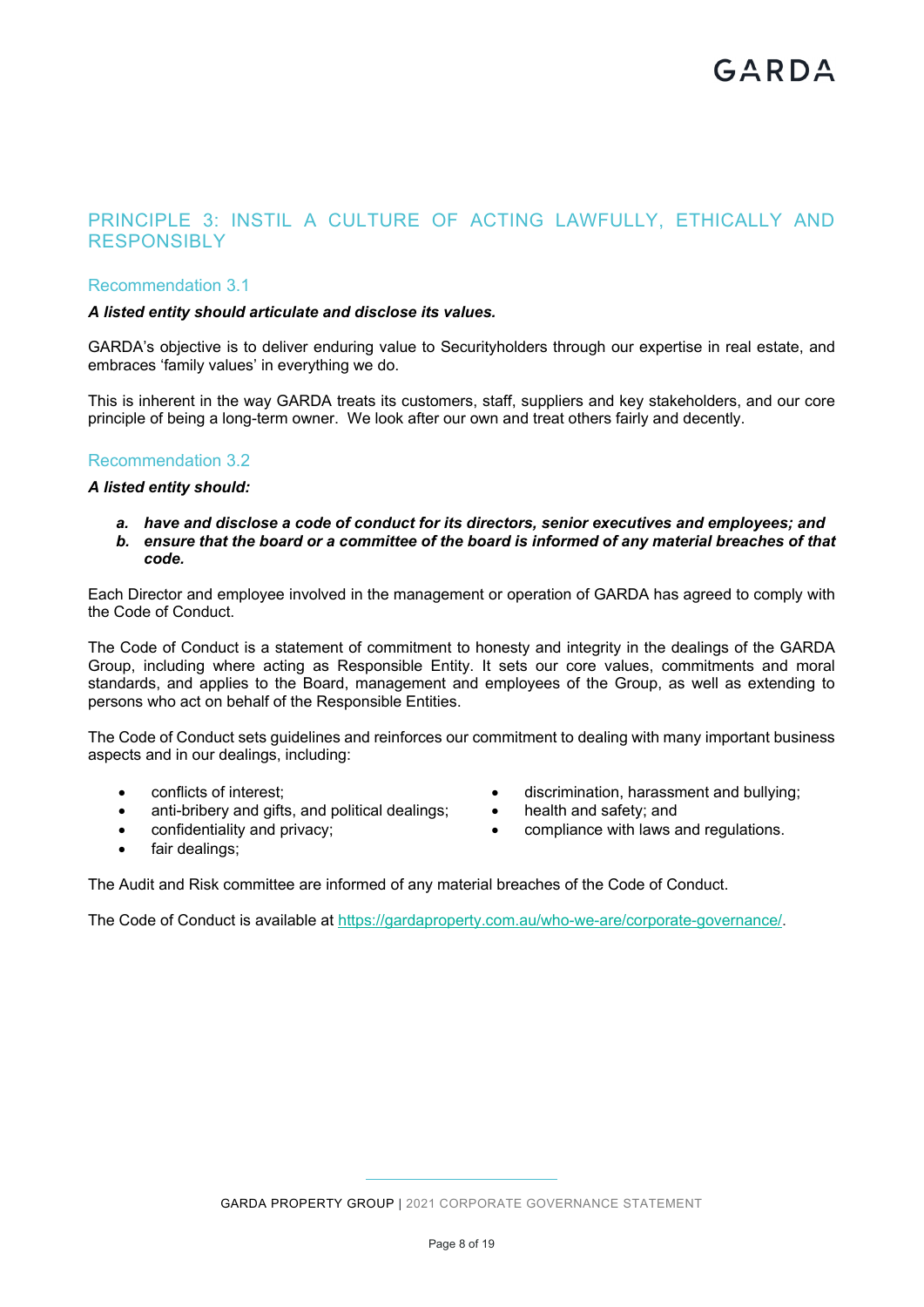# Recommendation 3.3

# *A listed entity should:*

- *a. have and disclose a whistleblower policy; and*
- *b. ensure that the board or a committee of the board is informed of any material incidents reported under that policy.*

The whistleblower policy is a statement of commitment to a culture of ethical and honest behaviour through adhering to acceptable and ethical standards, including compliance with all laws. Everyone associated with GARDA is expected to adhere to the whistleblower policy.

The whistleblower policy sets out procedures for reporting and investigating a case as well as the confidentiality and other protections in place for whistleblowers. The Board are notified of any material incidents reported, with regard for the legislative requirements.

The whistleblower policy is available at https://gardaproperty.com.au/who-we-are/corporate-governance/

# Recommendation 3.4

## *A listed entity should:*

- *a. have and disclose an anti-bribery and corruption policy; and*
- *b. ensure that the board or a committee of the board is informed of any material breaches of that policy.*

GARDA does not have a separate anti-bribery and corruption policy due to its size and the nature of its business. The Code of Conduct has always contained provisions dealing with anti-bribery, gifts, and political dealings, and the Board are satisfied that this continues to be adequate. GARDA maintains a strict policy not to offer secret commissions or bribes to further its business interests.

The Audit and Risk Committee are informed of any material breaches.

See recommendation 3.2 for description of the Code of Conduct.

The Code of Conduct is available at https://gardaproperty.com.au/who-we-are/corporate-governance/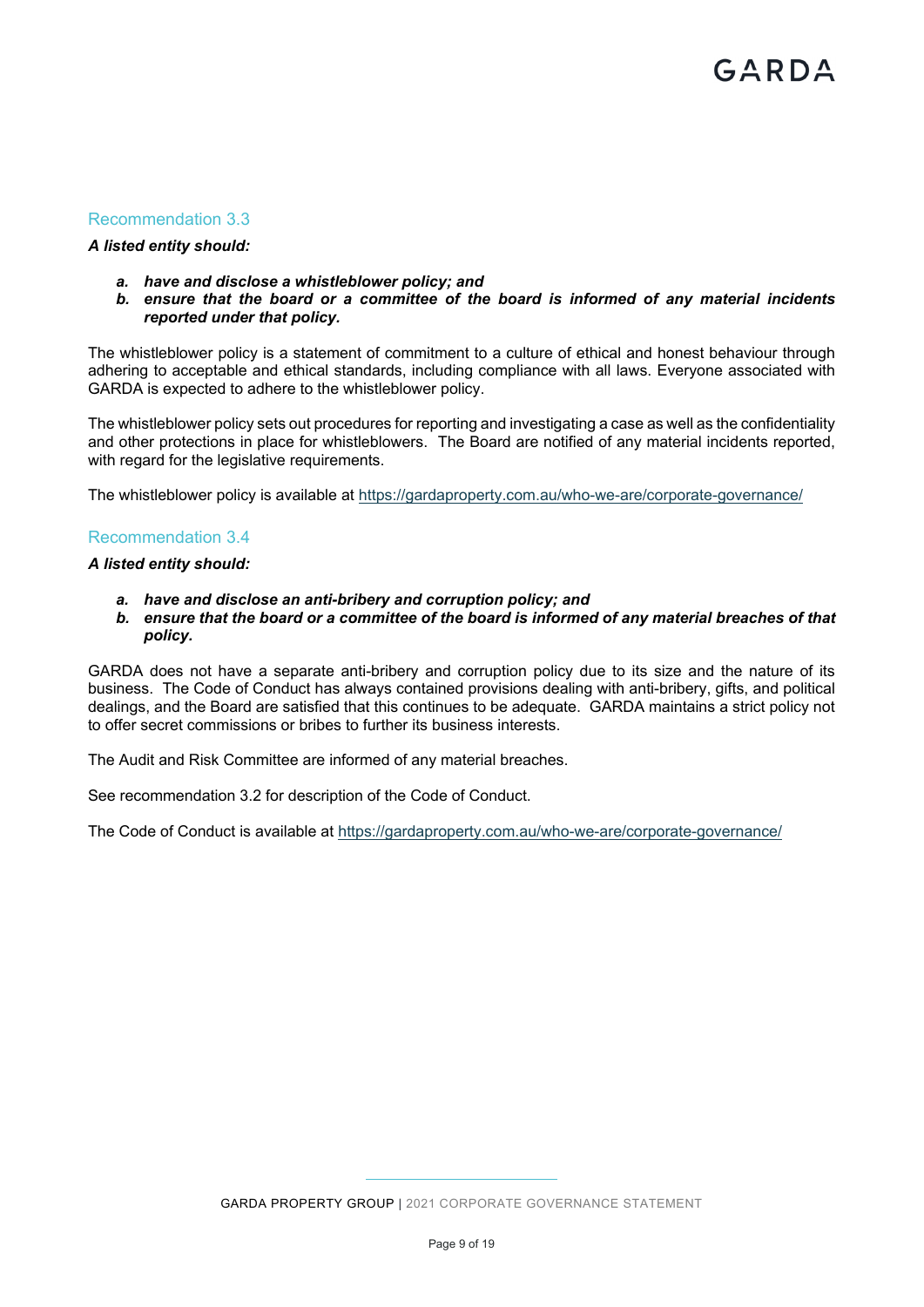# PRINCIPLE 4: SAFEGUARD THE INTEGRITY OF CORPORATE REPORTS

Recommendation 4.1

*The board of a listed entity should:* 

- *a. have an audit committee which:* 
	- *(1) has at least three members, all of whom are non-executive directors and a majority of whom are independent directors; and*
	- *(2) is chaired by an independent director, who is not the chair of the board*

*and disclose:* 

- *(3) the charter of the committee;*
- *(4) the relevant qualifications and experience of the members of the committee; and*
- *(5) in relation to each reporting period, the number of times the committee met throughout the period and the individual attendances of the members at those meetings.*

The Board has established a combined Audit and Risk Committee to relevantly assist the Board in overseeing the integrity of external financial reporting, the appointment and independence of the auditor, internal financial controls, financial procedures and policies, and the risk management and compliance framework. The Audit and Risk Committee reports to the Board on all matters relevant to the Audit and Risk Committee's roles and responsibilities.

The Audit and Risk Committee should comprise at least three non-executive directors and include between them sufficient financial expertise. The Chair of the Board cannot (and does not) also chair the Risk and Audit Committee.

As shown in the table at Recommendation 1.1, Mr Parker chairs the Audit and Risk Committee, with Mr Lee, Mr Thornton and Mr Leitch also serving as members. Accordingly, the Audit and Risk Committee is currently comprised of two non-executive Directors and two independent Directors, with an independent chair. (See Recommendations 2.3 and 2.4 for a discussion on independence and judgement.)

The Audit and Risk Committee has met twice during the Reporting Period, all eligible members attending, and meets as frequently as required to undertake its role effectively. The Managing Director and the COO are expected to attend, and there is a standing invitation to external auditors (and internal auditors, if and when engaged). The committee may require attendance of any member of management, has full access to documents and records, and can engage external advisors or counsel where considered necessary or appropriate.

The Board has approved an Audit and Risk Committee Charter. This document sets out the authority delegated by the Board to the Audit and Risk Committee, whose purpose is generally to ensure that GARDA satisfies its statutory and regulatory responsibilities. The Charter covers:

- accounting, auditing and financial reporting responsibilities;
- assessing and recommending the appointment and remuneration of the external auditor;
- reviewing and recommending procedures of the GARDA Property Group;
- assessing the financial position and performance of the GARDA Property Group;
- ensuring compliance with the *Corporations Act* and Listing Rules;
- reviewing systems to ensure that conflicts do not occur; and
- preparing and reviewing a risk management profile to determine and manage key risks to GARDA.

The Audit and Risk Committee Charter is available on the website https://gardaproperty.com.au/who-weare/corporate-governance/.

See also Recommendation 7.1.

GARDA PROPERTY GROUP | 2021 CORPORATE GOVERNANCE STATEMENT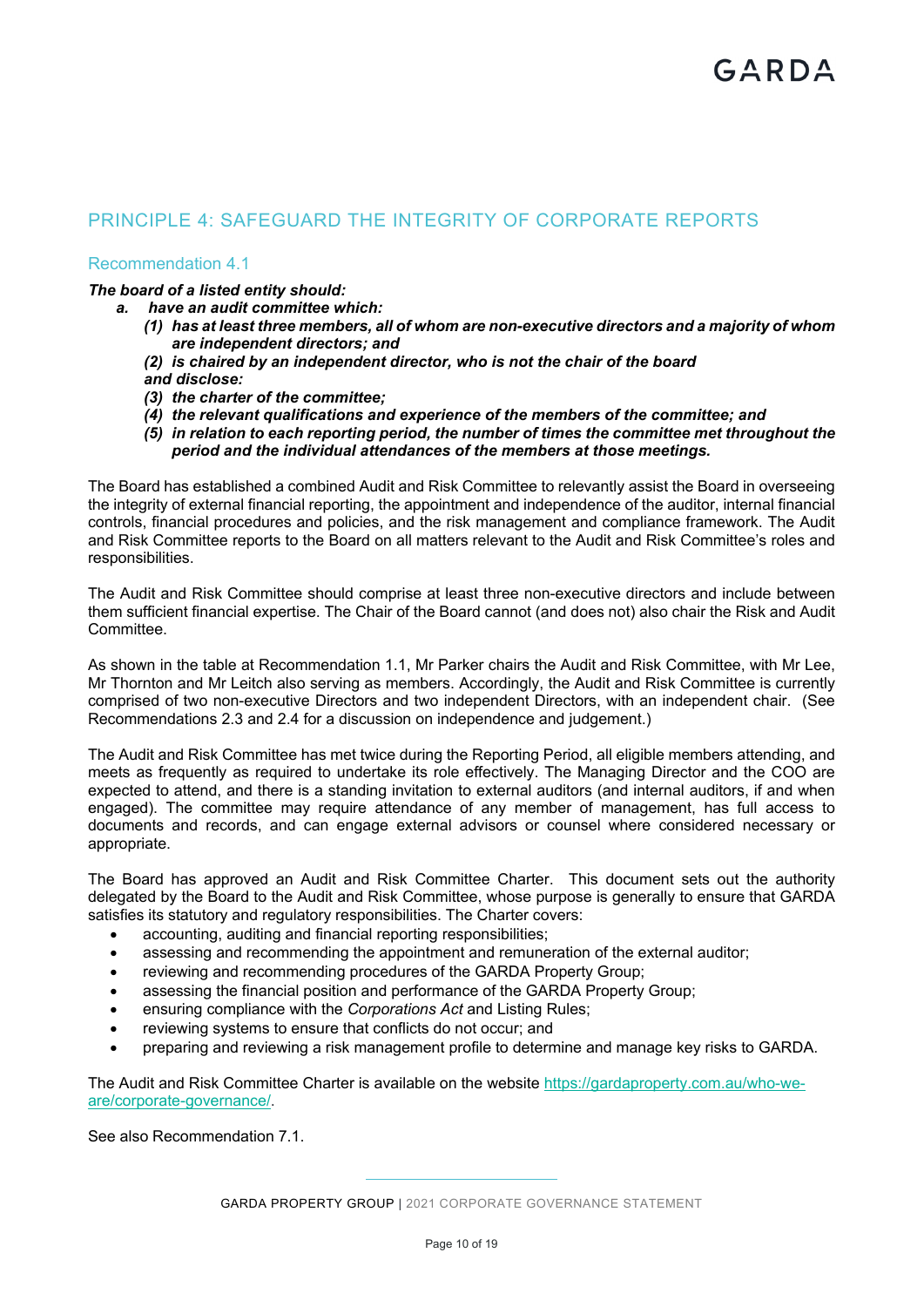# Recommendation 4.2

*The board of a listed entity should, before it approves the entity's financial statements for a financial period, receive from its CEO and CFO a declaration that, in their opinion, the financial records of the entity have been properly maintained and that the financial statements comply with the appropriate accounting standards and give a true and fair view of the financial position and performance of the entity and that the opinion has been formed on the basis of a sound system of risk management and internal control which is operating effectively.* 

The financial statements of GARDA are approved by the Board each financial year, and the Managing Director and the COO provide the declarations required by Section 295A of the Corporations Act.

# Recommendation 4.3

*A listed entity should disclose its process to verify the integrity of any periodic corporate report it releases to the market that is not audited or reviewed by an external auditor.* 

GARDA carefully reviews all periodic corporate reports which are released to the market but which are not first audited or reviewed by an external auditor. Periodic corporate reports are reviewed and authorised for release by an appropriate officer. The Board has established a Disclosure Committee, comprising Mr Madsen as shown in the table at Recommendation 1.1, and both the General Counsel and COO of GARDA. It meets on an ad-hoc basis, as required for significant and continuous disclosure to the ASX.

The Disclosure and Communication policy governs releases to the ASX generally, and is available at https://gardaproperty.com.au/who-we-are/corporate-governance/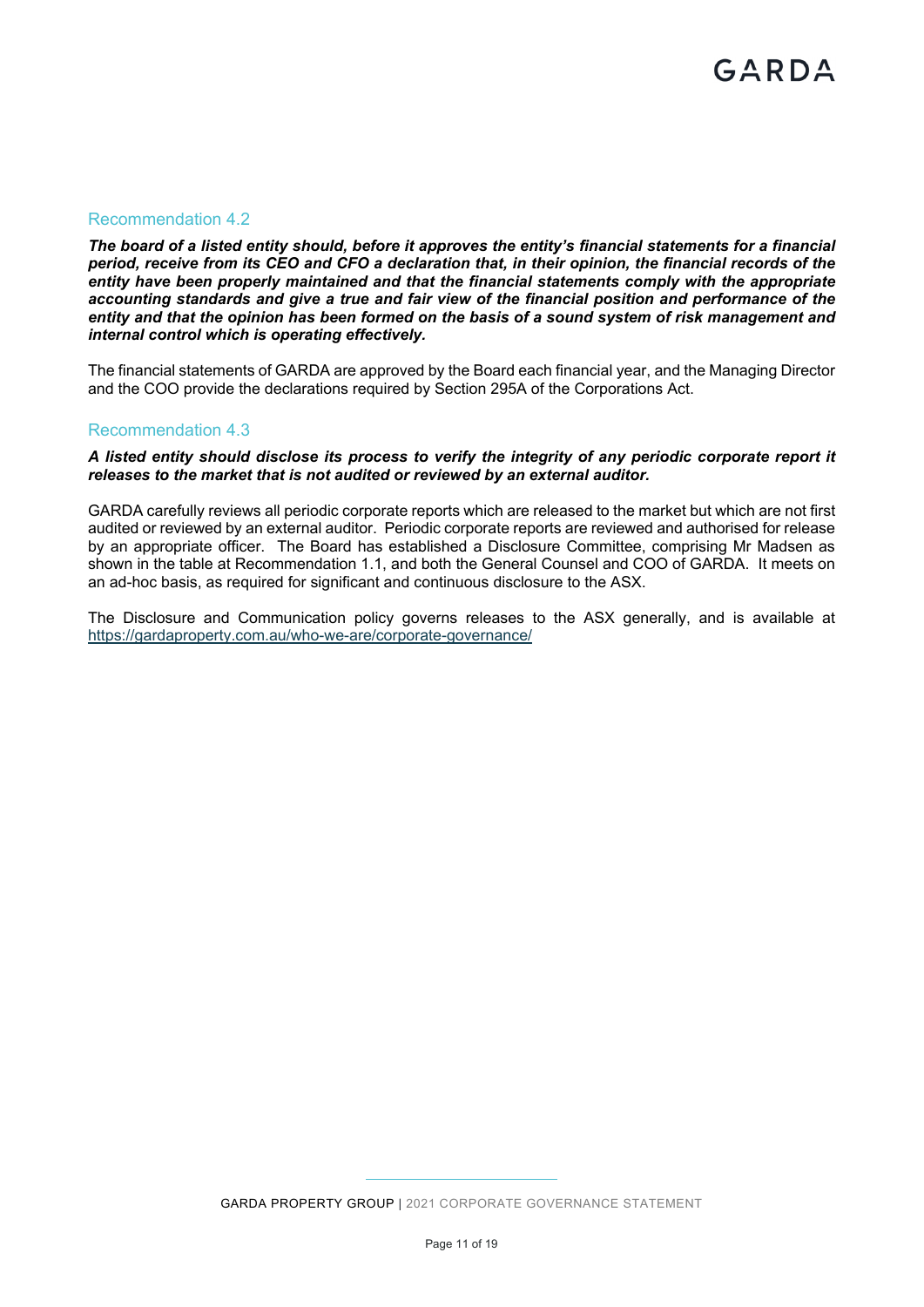# PRINCIPLE 5: MAKE TIMELY AND BALANCED DISCLOSURE

# Recommendation 5.1

#### *A listed entity should have and disclose a written policy for complying with its continuous disclosure obligations under listing rule 3.1*

GARDA is committed to fair and open disclosure, so that investors (or potential investors) can expect to see information which would have a material effect on the price or value of their securities. GARDA aims to ensure that announcements are factual, balanced and expressed in a clear and objective manner, and timely in order to assist investors with investment decisions.

The Board has established a Disclosure Committee, comprising Mr Madsen as shown in the table at Recommendation 1.1, and both the General Counsel and COO of GARDA. It meets on an ad-hoc basis, as required for significant and continuous disclosure to the ASX under listing rule 3.1.

A Disclosure and Communications Policy has been adopted to ensure that GARDA meets its disclosure obligations. This Policy deals generally with continuous disclosure requirements of the ASX, and best practice in communications with Securityholders and stakeholders generally. It applies to the Board, officers, employees and consultants. It sets out the circumstances where it would apply, and puts in place a framework for addressing issues as and when they arise, in a timely and adequate manner. It also sets out where there are exceptions to disclosure of information, and encourages the adoption of electronic communications and other technologies through the website or the Registry.

The Board has also adopted a Securities Trading Policy in relation to GDF securities, which applies to all Directors, executive and staff of GARDA. It also applies to 'Designated Individuals', who may come across information in assisting a member of GARDA. It makes it clear that dealing or trading on insider information is illegal, and sets out what is insider information as against information which is generally available. It deals with restrictions and prohibited periods, and prohibited transactions such as margin lending, short selling or hedging, with very limited defined exemptions.

The Disclosure and Communications Policy, and the Securities Trading Policy, is available at https://gardaproperty.com.au/who-we-are/corporate-governance/.

### Recommendation 5.2

#### *A listed entity should ensure that its board receives copies of all material market announcements promptly after they have been made.*

A copy of all material market announcements are provided to the directors after release to the market. A summary of all market announcements made during the period are discussed at each board meeting.

# Recommendation 5.3

*A listed entity that gives a new and substantive investor or analyst presentation should release a copy of the presentation materials on the ASX Market Announcement Platform ahead of the presentation.* 

GARDA ensures that all presentations are placed on the ASX, ahead of the presentation.

Refer to Recommendation 5.1 discussing GARDA's continuous disclosure policy.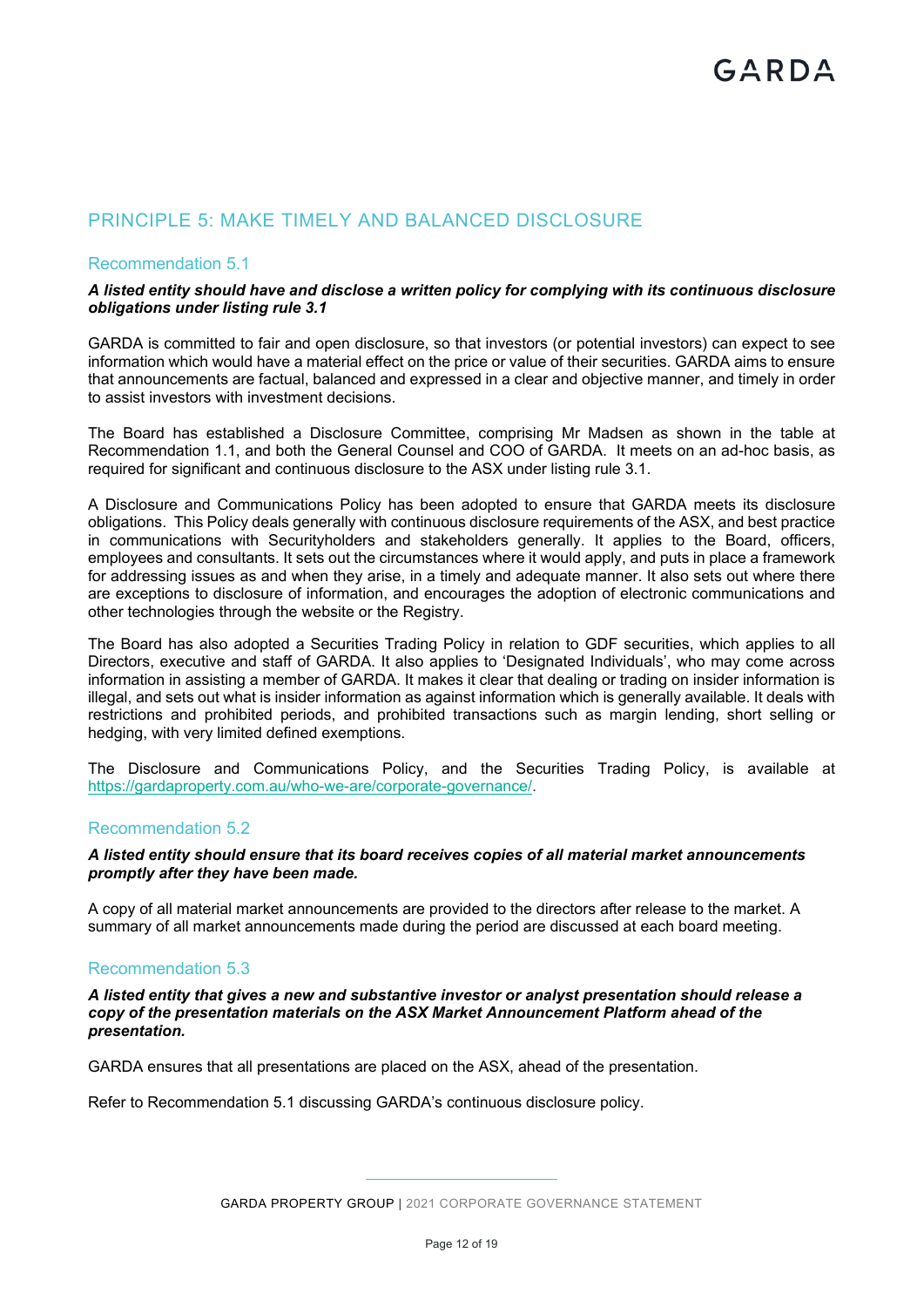# PRINCIPLE 6: RESPECT THE RIGHTS OF SECURITYHOLDERS

# Recommendation 6.1

# *A listed entity should provide information about itself and its governance to investors via its website.*

The Board has adopted a Disclosure and Communications Policy (see Recommendation 5.1 above). GARDA provides all relevant information about itself and its values, the policies and charters, the Funds and governance at https://gardaproperty.com.au/who-we-are/corporate-governance/, as required by the Principles and the Listing Rules.

# Recommendation 6.2

## *A listed entity should have an investor relations program that facilitates effective two-way communication with investors.*

GARDA provides clear and effective communications with stakeholders on matters affecting GDF and the securities, in accordance with the Disclosure and Communications Policy.

Announcements and presentations in respect of GDF are relevantly:

- released to ASX as required by the Listing Rules;
- posted to GARDA's website: and
- distributed to media and investor contacts.

GARDA also regularly communicates with Securityholders, including through the publication of:

- audited annual financial reports;
- reviewed half-yearly financial reports;
- half-yearly distribution statements; and
- annual taxation statements.

The Board receives regular and relevant feedback from investor presentations, to inform itself of institutional and retail Securityholder comments or concerns.

GARDA also has accessible information on itself and its values, including policies and charters, the current price of securities, half-yearly and annual reports, and distributions at www.gardaproperty.com.au.

# Recommendation 6.3

#### *A listed entity should disclose how it facilitates and encourages participation at meetings of security holders.*

GARDA holds an Annual General Meeting (**AGM**) for Securityholders. Each meeting covers formal business, but also provides Securityholders with an opportunity to be updated on the activities of GARDA, and to ask questions of the Board and management. The auditor also attends to answer questions on GARDA's audited consolidated financial statements.

Notices of meeting and explanatory memoranda for resolutions are provided to Securityholders in accordance with the Constitutions and the Corporations Act, and are accessible on GARDA website, as well as being lodged with ASX.

Securityholders who are not able to attend an AGM can vote by proxy.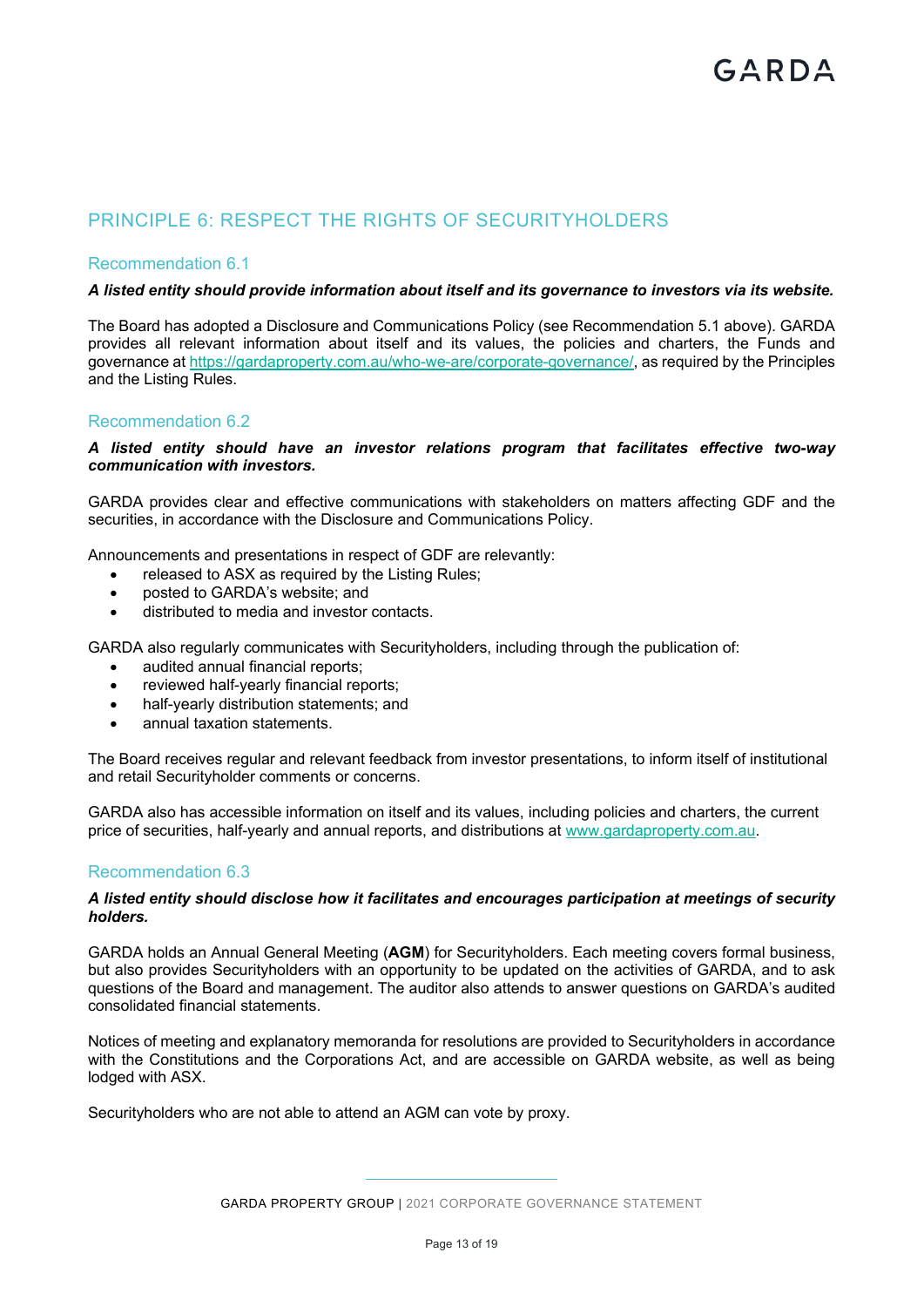# Recommendation 6.4

## *A listed entity should ensure that all substantive resolutions at a meeting of security holders are decided by poll rather than by a show of hands.*

GARDA is ensuring that all resolutions at a meeting of Securityholders is conducted by poll. Securityholders who are not able to attend an AGM can vote by proxy.

Refer to Recommendation 6.3 discussing meetings of Securityholders.

#### Recommendation 6.5

## *A listed entity should give security holders the option to receive communications from, and send communications to, the entity and its security registry electronically.*

GARDA provides the option of receiving communications electronically (through the Registry), as well as a portal for receipt of communications from Securityholders.

General information on GARDA, as well as continuous disclosures are accessible on the website at www.gardaproperty.com.au.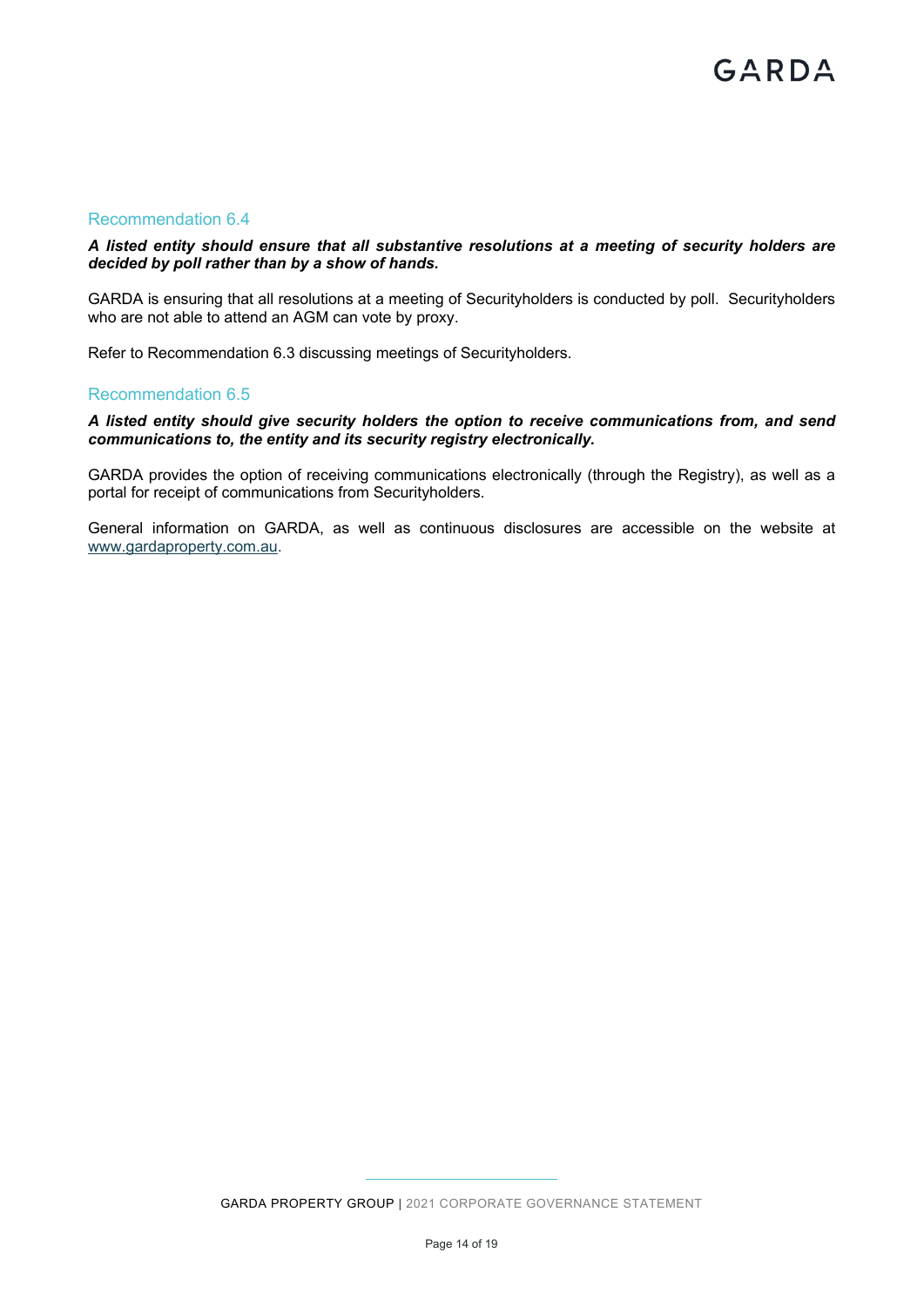# PRINCIPLE 7: RECOGNISE AND MANAGE RISK

# Recommendation 7.1

# *The board of a listed entity should:*

- *a. have a committee or committees to oversee risk, each of which:* 
	- *(1) has at least three members, a majority of whom are independent directors; and*
	- *(2) is chaired by an independent director,*
	- *and disclose:*
	- *(3) the charter of the committee;*
	- *(4) the members of the committee; and*
	- *(5) as at the end of each reporting period, the number of times the committee met throughout the period and the individual attendances of the members at those meetings.*

GARDA has an Audit and Risk Committee, which should only comprise of non-executive directors, and which should have at least three members. Mr Parker chairs the Audit and Risk Committee, with Mr Leitch, Mr Lee and Mr Thornton also serving as members. Accordingly, the Audit and Risk Committee is currently comprised of two non-executive members and two independent members, with an independent chair. (See the discussion at Recommendations 2.3 and 2.4 on independence and judgement).

The chair of the Audit and Risk Committee reports deliberations and findings back to the next meeting of the full Board. It has met twice during the Reporting Period, all eligible members attending, and meets as frequently as required to undertake its role effectively.

The Board has adopted a Risk Management Policy, which expresses the commitment of GARDA to a sound system of risk oversight and control throughout its business. It is based on the Principles, and the international standard on risk management. It applies to the Board, the executives and all staff. The Policy recognises that risk identification and monitoring is a crucial part of the role of the Board and management, is a dynamic process, and is designed to provide information to deal with uncertainty relating to the business of the GARDA Capital Group.

The Audit and Risk Management Committee assists the Board in setting and monitoring the risk management framework. The Board receives regular updates from management on material risks to the business and mitigation controls being applied. The Risk Management Policy is reviewed annually.

The Audit and Risk Committee Charter, and the Risk Management Policy, is available on the website https://gardaproperty.com.au/who-we-are/corporate-governance/.

See also Recommendation 4.1.

# Recommendation 7.2

#### *The board or a committee of the board should:*

- *a. review the entity's risk management framework at least annually to satisfy itself that it continues to be sound and that the entity is operating with due regard to the risk appetite set by the board; and*
- *b. disclose, in relation to each reporting period, whether such a review has taken place.*

All material decisions are made with regard to the internal risk management framework. In September 2020, The Board and senior management undertook an extensive review of the risk management framework in order to better facilitate understanding and discussions at the board level of relevant and material risks to GARDA.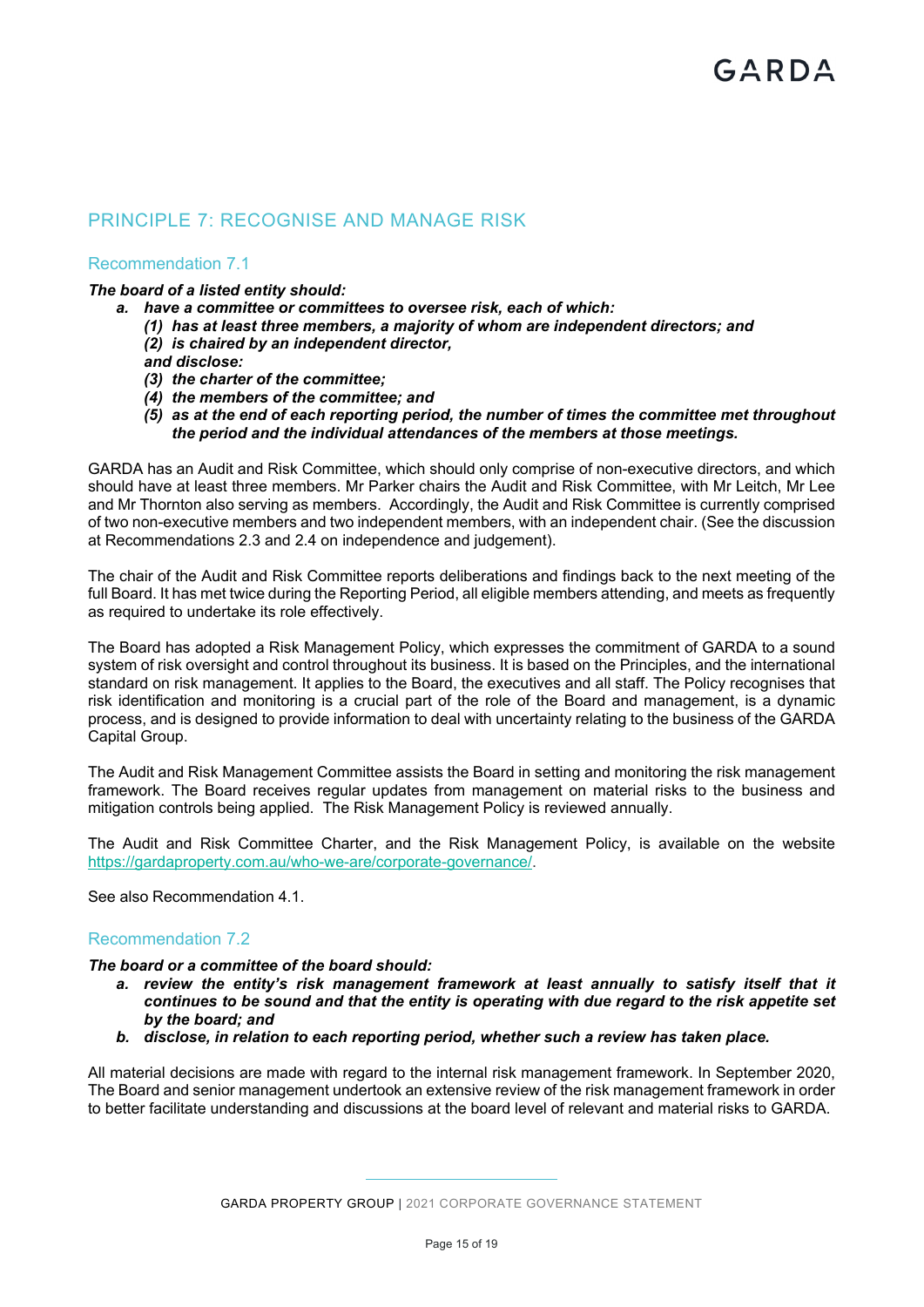The Risk Management framework takes into account all members of GARDA, and consequently covers a broad range of stakeholders. It was significantly updated during the reporting period by the Audit and Risk Committee and the Board*.*

# Recommendation 7.3

#### *A listed entity should disclose:*

- *a. if it has an internal audit function, how the function is structured and what role it performs; or*
- *b. if it does not have an internal audit function, that fact and the processes it employs for evaluating and continually improving the effectiveness of its governance, risk management and internal control processes.*

GARDA does not have an internal audit function. Risk management is a continuous process. The Managing Director and the senior executives of GARDA interact with staff and external stakeholders, and are free to raise risks which impact on the business of GARDA at any time.

As the Board has a majority of external directors, there is no requirement for a formal compliance committee for the Fund. The Fund (and also separately GCT) does maintain an external Compliance Committee. Material risks are elevated to the Board for inclusion in the risk section at their monthly meetings. The external compliance officer also focuses on risk and control processes as a critical part of the compliance function.

The Audit and Risk Committee is responsible for the preparation and maintenance of a risk profile for financial and non-financial matters and receive and review reports on GARDA as required from the auditor, management and external consultants regarding material business risk and any internal control processes and compliance activities.

#### Recommendation 7.4

#### *A listed entity should disclose whether it has any material exposure to environmental or social risks and, if it does, how it manages or intends to manage those risks.*

GARDA Property Group, as a long-term holder of property, does have some exposure to certain environmental risks.

GARDA presently has no material exposure to environmental or societal risks. However, GARDA is committed to continuous improvement, and is aware that efforts towards incremental improvements will benefit all stakeholders.

Certain properties may, on occasion, be on environmental registers due to historic land use or contamination. GARDA has a focus on this as part of its acquisition process and makes all reasonable efforts to remediate in order to remove properties from the register. GARDA will generally avoid flood-prone properties.

GARDA seeks to enhance the NABERS or environmental ratings of its buildings. GARDA is exploring ways in which its developments or capital improvement projects can be completed with a greater focus on sustainability, both during the construction and the operational phases of the asset.

Environmental, social and other risks are managed and reviewed regularly by GARDA in accordance with its internal risk management framework and the Risk Management Policy, under the supervision of the Audit and Risk Committee.

GARDA PROPERTY GROUP | 2021 CORPORATE GOVERNANCE STATEMENT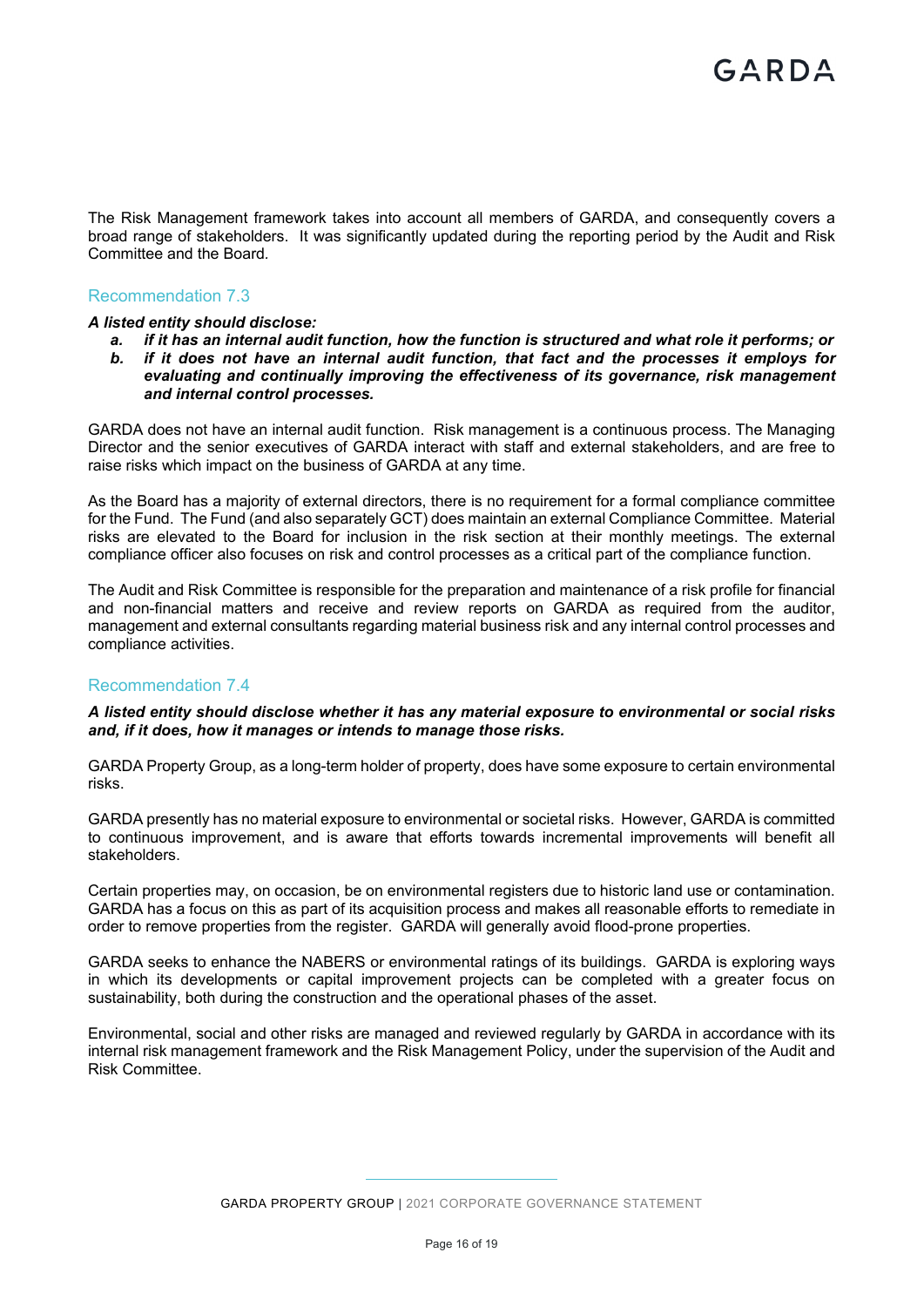# PRINCIPLE 8: REMUNERATE FAIRLY AND RESPONSIBLY

# Recommendation 8.1

# *The board of a listed entity should:*

- *a. have a remuneration committee which:* 
	- *(1) has at least three members, a majority of whom are independent directors; and*
	- *(2) is chaired by an independent director,*

*and disclose:* 

- *(3) the charter of the committee;*
- *(4) the members of the committee; and*
- *(5) as at the end of each reporting period, the number of times the committee met throughout the period and the individual attendances of the members at those meetings.*

GARDA has a Nomination and Remuneration Committee, which should only comprise of non-executive directors, with at least three members. Mr Leitch chairs the Nomination and Remuneration Committee, with Mr Lee, Mr Parker and Mr Thornton also serving as members. Accordingly, the Nomination and Remuneration Committee is comprised of two non-executive members and two 'independent' members, with an independent chair (see the discussion at Recommendations 2.3 and 2.4 on independence and judgement).

The chair of the Nomination and Remuneration Committee reports deliberations and findings back to the next meeting of the full Board. It has met four times during the Reporting Period, all eligible members attending, and meets as frequently as required to undertake its role effectively.

The Board has adopted a Nomination and Remuneration Committee Charter, which expresses GARDA's commitment to selecting the best people at Board and management level, and sound and equitable principles of remuneration throughout its business. Under the Charter, the Nomination and Remuneration Committee assists and advises the Board on:

- Board succession planning, appointment and re-election of Directors, and induction, training and evaluation for the Board; and
- remuneration policies and practices for the Board, senior management and other persons within GARDA.

The Charter is designed to ensure that GARDA is able to attract and retain people who will create value for Securityholders, and that remuneration is fair and appropriate having regard to GARDA's objectives and stakeholders. No director or senior executive is involved in deciding their own remuneration. *\*It is noted that remuneration is paid by the Group, and not from the Fund*.

The Nomination and Remuneration Committee Charter is available on the website https://gardaproperty.com.au/who-we-are/corporate-governance/.

# Recommendation 8.2

*A listed entity should separately disclose its policies and practices regarding the remuneration of nonexecutive directors and the remuneration of executive directors and other senior executives.* 

The Board is committed to transparency. The Nomination and Remuneration Committee Charter has been adopted and governs the policies around remuneration of the Board, and also of senior executives and other key persons within GARDA.

The Nomination and Remuneration Committee Charter is available on the website https://gardaproperty.com.au/who-we-are/corporate-governance/.

GARDA PROPERTY GROUP | 2021 CORPORATE GOVERNANCE STATEMENT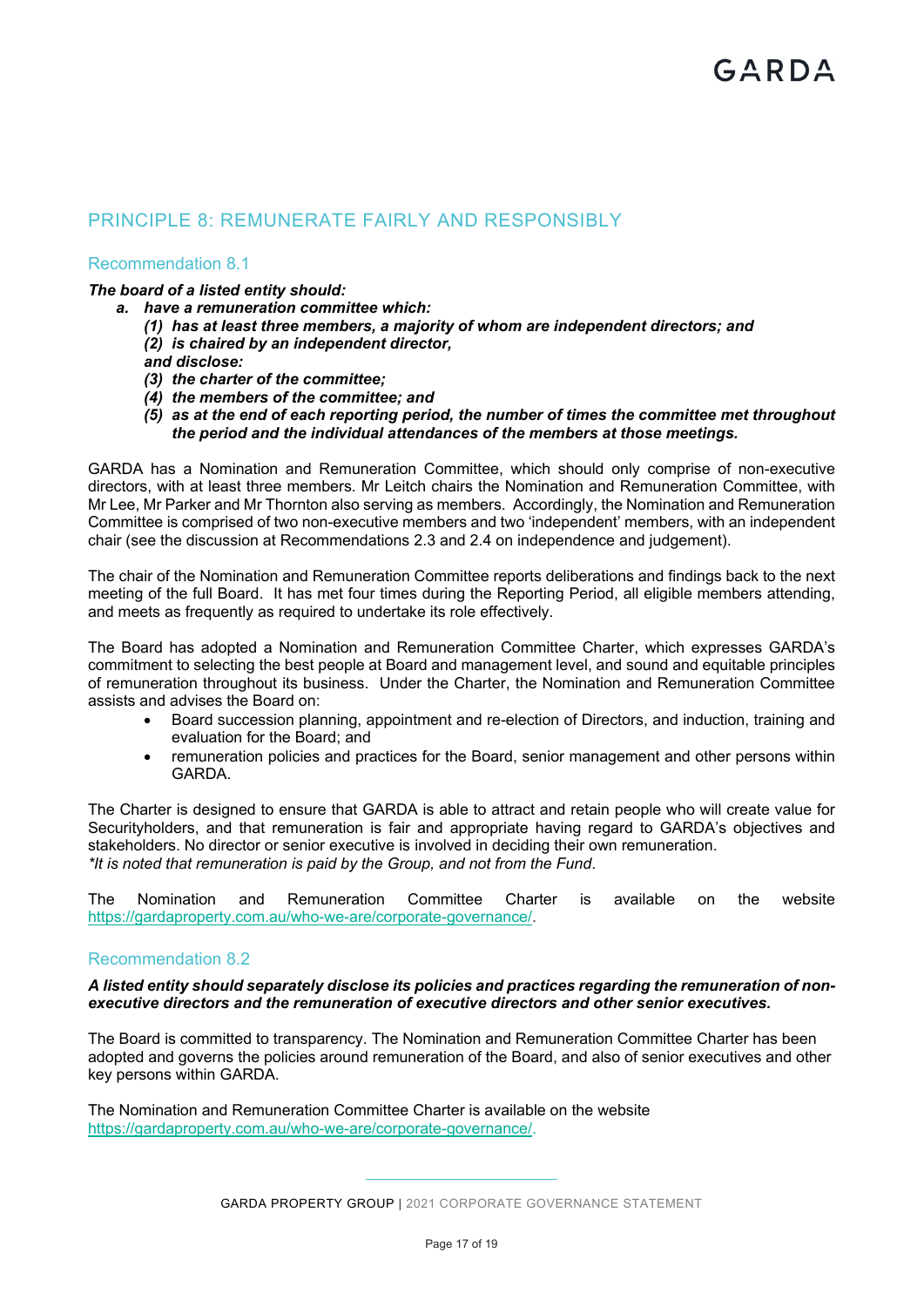The remuneration pool of the non-executive directors, and the remuneration of the key members of executive management are set out in the Remuneration Report of the GDF Annual Report.

# Recommendation 8.3

#### *A listed entity which has an equity-based remuneration scheme should:*

- *a. have a policy on whether participants are permitted to enter into transactions (whether through the use of derivatives or otherwise) which limit the economic risk of participating in the scheme; and*
- *b. disclose that policy or a summary of it.*

GARDA has an equity-based employee security plan (ESP) for directors and staff, which was approved by Securityholders at the 2019 AGM, which was held in March 2020. Details of the ESP were fully disclosed in the 2019 notice of AGM on the ASX.

Under the approved ESP, Executive Directors and employees may be entitled to GDF stapled securities, on vesting conditions to be determined at issue (and in accordance with the *Corporations Act*) with a corresponding loan from the Fund for the issue price. Participants who meet the vesting conditions will only benefit if the securities are worth more than the loan at that time. Non-Executive Directors are not currently eligible to participate in the ESP.